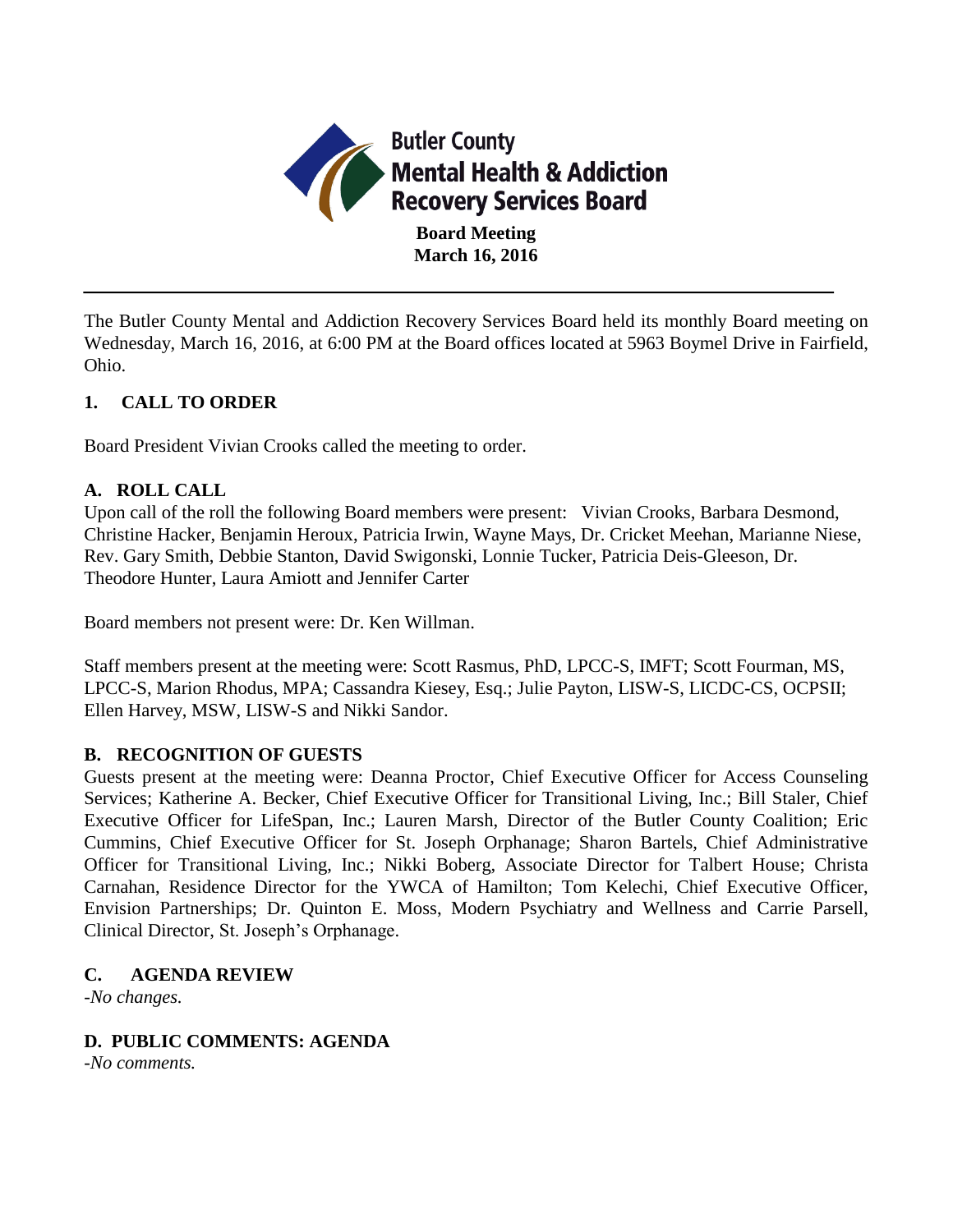## **2. BOARD COMMUNICATIONS/ANNOUNCEMENTS**

Dr. Rasmus presented 4 correspondences to the Board. The first correspondence was from St. Aloysius, dated March 1, 2016, in regards to the closing all adult programming at Community Counseling & Crisis Center (CCCC) and the Forensic and Mental Health Services (FMHS) Agencies. Dr. Jenny O' Donnell is considering opening a non-profit forensic center in Butler County. A meeting with all of the providers will be scheduled by the Board the morning of March 22, 2016 to discuss the transition of these clients. The second correspondence was again from St. Aloysius, dated March 3, 2016, stating that Joan M. Tumblison, former Interim CEO, COO and Corporate Counsel of St. Aloysius Orphanage and Thomas P. Gathof, former CFO of St. Alyosius Orphanage will be leaving their positions at St. Aloysius Orphanage as of March 31, 2016. The third correspondence was from Ohio MHAS, dated March 3, 2016, stating that the Forensic Evaluation Service Center of St. Aloysius will be ceasing operations as of June 30, 2016. The fourth correspondence was from the Talbert House, dated March 4, 2016, thanking BCMHARS Board for providing 100 stress balls to be given out to Madison Jr./Sr. High School in light of the recent shooting.

## **Executive Director Report**

Dr. Rasmus provided his Executive Director report to the Board. He thanked all Board members, staff and volunteers for the efforts put forth towards the Issue 5 MH Levy. The levy passed on Tuesday, March 15, 2016 with 71.74% of voters **FOR** the levy and 28.26% of voters **AGAINST**.

Dr. Rasmus discussed the changes in the Behavioral Health Redesign:

- EMM Code changes have been moved back to January 1, 2017
- First opportunity to transition to the new billing codes will be January 1, 2017
- Final opportunity to transition to the new billing codes will be July 1, 2017
- Date for Medicaid to activate Medicare exits moves to January 1, 2017
- Need to identify rendering provider when billing remains the same July 1, 2017
- 915 waiver spend down stays the same July, 1, 2016
- NEW Different rates for independently licensed and dependently licensed professionals with independently licensed professionals having a slightly higher rate

It was noted that ODMHAS Director, Tracy Plouck will be at the next board meeting on April 20, 2016 to present on what happened to the Ohio state line item 507 money, ending last fiscal year.

Dr. Rasmus spoke with Wes Rutherford at a Hamilton Chamber meeting in regards to a medical marijuana update. Wes Rutherford explained that there is a state multi-disciplinary committee made up of legislators, providers, boards, research entities, etc. that is looking into medical marijuana issue right now. The committee is planning to complete their work over the next couple of months and provide some recommendations to the legislature.

Dr. Rasmus presented the following articles that Board members might find interesting:

He presented a Medical Daily article, "*The Most Addictive Drug: Substance Abuse Ranked By Chemical and Societal Effects"*, from March 8, 2016.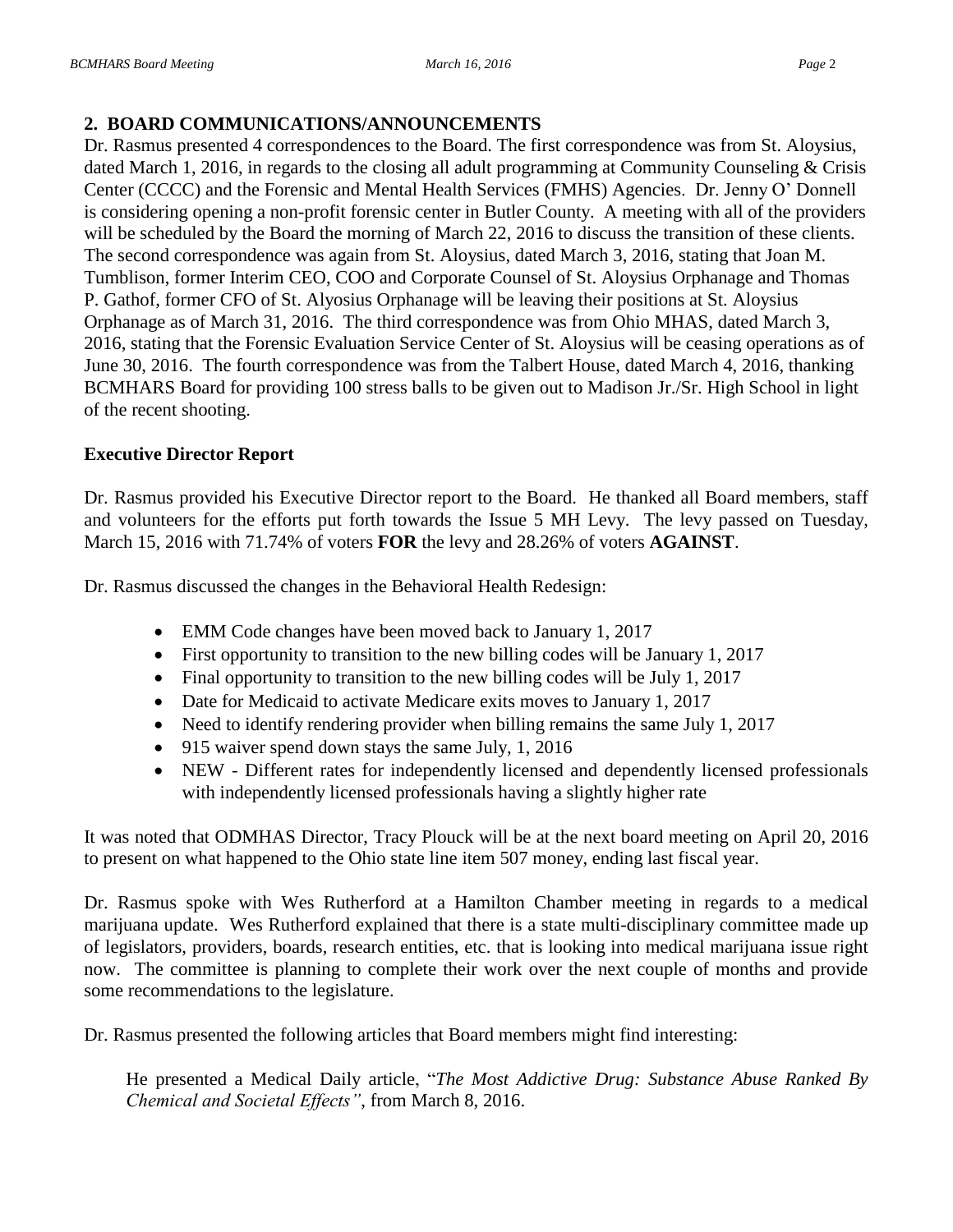He presented a Health Day article, *"Pot Smokers May Face 5 Times Greater Risk of Alcohol Abuse"*, from March 8, 2016.

He presented a Roll Call article, "*Amid Crisis, Senate Bill Seeks Boost Access to Mental Health Care"*, from March 9, 2016.

He presented a Good Magazine article, "*Researchers Prove That Depression Affects Your Body on a Cellular Level",* from March 7, 2016.

He presented a Journal News article, "*Butler County Officials Call Mental Health Levy Passage 'Imperative'* ", from March 10, 2016.

# **3. BOARD MINUTES**

- A. Addiction Recovery Services Committee Minutes March 8, 2016
- B. Mental Health Program Committee Minutes March 9, 2016
- C. Executive Committee Meeting Minutes February 17, 2016
- D. Mental Health and Addiction Recovery Services Board Meeting Minutes February 17, 2016

# **Ms. Stanton motioned to approve the four above mentioned Meeting Minutes. Ms. Amiott seconded the motion. The vote carried the motion.**

## **4. ADDICTION RECOVERY SERVICES COMMITTEE**

Mr. Swigonski talked about the CEBP Proposal and that a contract has been drawn up and needs a motion to be approved for \$19,000.00. He also noted that the business plan is being sent out to community stakeholders to get feedback. Mr. Swigonski stated that Dr. Willman will be discussing with and taking the ROSC Analysis to stakeholders. Mr. Swigonski mentioned the upcoming OACHBA events and Dr. Rasmus noted that there a few slots available if any Board member are interested in attending.

## **5. MENTAL HEALTH PROGRAM COMMITTEE**

Mr. Mays asked if there were any questions in regards to the referenced Mental Health Program Committee minutes from the March  $9<sup>th</sup>$  meeting. No questions were asked.

## **6. NEW BUSINESS**

## **A. January 2016 Monthly Financial Reports**

Mr. Rhodus discussed the BCMHARS reporting for the month of January (year to date). He noted that we are 58% of the way through our fiscal year and that our year to date revenue is \$3,310,831.00 (27%). Year to date the Board Operating expenditures are at 58.2%. Year to date we have spent 44.7% of our contract expenditures.

# **Ms. Hacker motioned to approve the January 2016 monthly financial reports. Ms. Desmond seconded the motion. The vote carried the motion.**

## **B. Update of Sojourner Financial Audit**

Mr. Rhodus reported that Sojourner has complied with everything as requested.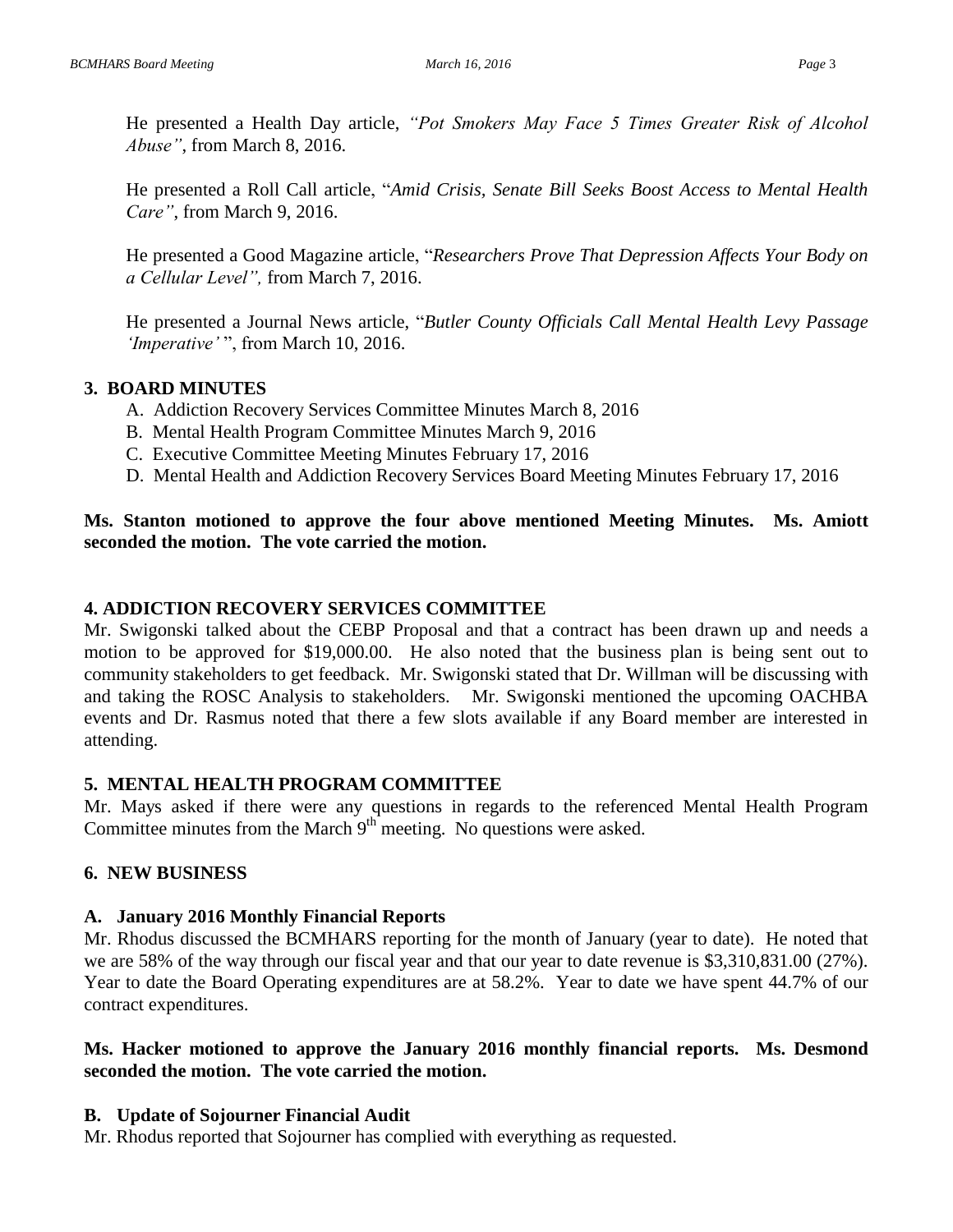# **C. Subsidy Audit Report**

Ms. Harvey explained that a provider must have an overall 80% approval score to pass the audit. If they are under 80% a plan of correction and a second audit are required. The following four agencies required a second audit:

Butler Behavioral Health Services, Inc. Catholic Charities Community Behavioral Health, Inc. Talbert House/Union Day School

Ms. Harvey noted the following issues:

Community Behavioral Health Services, Inc. had computer problems Catholic Charities did not have valid Individual Service Plans (ISPs) Talbert House had software issues

Paybacks resulted in a total of \$59,188.48 so far in FY2016

Ms. Harvey requested that the Board forgive the payback from Access Counseling Services being that this is their first audit.

Mr. Rhodus noted that Form 100, client application for Board Subsidy/Non-Medicaid funds, is only being audited to ensure it has been filled out completely at this time. In FY 2017, Form 100 will be audited to ensure it is filled out completely and accurately which requires a higher level of correctness.

# **Ms. Amiott moved to approve the request to forgive Access Counseling Services' payback. Ms. Carter seconded the motion. The vote carried the motion.**

## **D. FY 2017 Fee for Service Contract**

Dr. Rasmus stated that the Board has worked very hard to integrate the old Butler County Mental Health Board and the old Addiction Recovery Services Board contract. He noted that a letter has gone out to all providers to make them aware of the substantial changes in the contract. Changes include, without limitation:

- 1. Definition of Board being a Payer of Last Resort and its implications for providers
- 2. General eligibility requirements for services including client residence and financial eligibility as well as provider responsibility requirements.
- 3. Impact of OAC 5122-28-03 and new continuum of care requirements.
- 4. Pharmacy Management section related to Alcohol & Other Drugs (AOD)
- 5. Behavioral Health Module Data requirements for AOD providers
- 6. The Board's New integrated Sliding Fee Scale
- 7. Notice of Merger, Consolidation, or Change in Organizational/Corporate Structure of Provider requirements
- 8. Quality Assurance and Utilization Review section update
- 9. Duty to Bill Section regarding provider's usual and customary rates
- 10. Board's payment schedule for both grants and fee for service claims including all invoices must be submitted through the Board's GOSH portal
- 11. Deadline and appropriateness of claims and invoices for submittal after the end of the Fiscal Year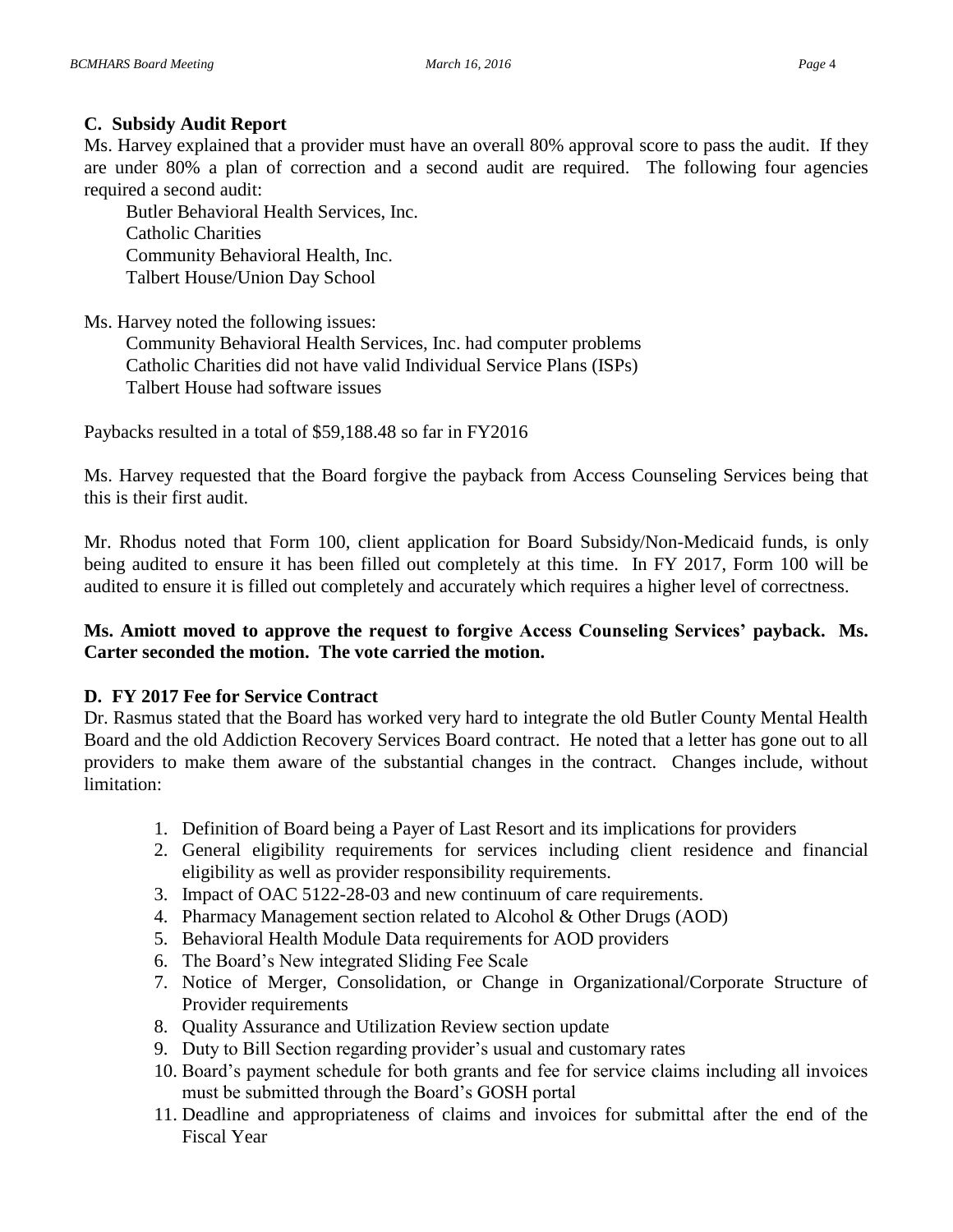12. Update of the audit protocol

Mr. Rhodus reported in a past Stakeholder's Assistance Review for the BCMHB, he was told by our state auditor that our Board Assurances were weak in the area of correspondences to support the provider's services. Providers will now receive in their contracts the Agreement and Assurance Statement required by the state of Ohio for receipt of Federal Funds. The providers will now be required to provide the same documentation that the Board is required to endorse by the Federal government.

### **Mr. Tucker moved to approve the FY 2017 Fee for Service Contract. Ms. Deis-Gleeson seconded the motion. The vote carried the motion.**

### **E. ADAS Adolescent Fund Reallocation**

Ms. Payton proposed a modification to the allocation/appropriation budget for the current fiscal year in Fund 0400, also known as the Alcohol, Drug Addiction Services Fund. The changes she is requesting approval for is as follows:

- 1. An increase by \$3,336 to the Opportunities for Ohioans with Disabilities (OOD). These funds were identified as unused state medication allocation.
- 2. Unused State 507 funds, in the amount of \$13,658.47, were unused and permitted to be carried over into SFY 2016. It had been estimated to be \$15,000.00.
	- a. These funds will in part be used for the SAFE program requiring \$10,432.68 for this year which is a program provided by Community Behavioral Health.
	- b. The balance of this funding will remain for the Opiate Task Force.
- 3. Sojourner Center does not have the demand for the original allocation to support adolescent services so \$45,000 will be reallocated in the following manner:
	- a. \$5,000.00 Talbert House to go towards Adolescent Residential
	- b. \$20,000.00 Big Brothers Big Sisters to provide an additional amount of matching funds for 20 mentor – adolescent matches.
	- c. \$20,000.00 Envision Partnerships for Prevention services
- 4. An existing donation by the Hamilton Foundation of \$3,200.00 requires an appropriation to support heroin related issues specifically.
- 5. A minor adjustment to realign the State medication dollars of \$3,336.00 was reallocated to the OOD line item.

## **Ms. Deis-Gleeson moved to approve the ADAS Adolescent Fund Reallocation. Mr. Tucker seconded the motion. The vote carried the motion.**

#### **F. CEBP Contract**

Dr. Rasmus noted that we have been working with Case Western Reserve University to look at how we can serve dual eligible clients with mental health and addiction issues. We elicited the consultation and support of Deb Meyers at the Center for Evidence Based Practices to assist us. The proposed contract of \$19,000.00 is to cover the cost of the services listed in Attachment A. An evaluation will be made after the first three steps of the proposal has been completed to determine if we would like to move forward after reviewing how these steps were addressed.

### **Ms. Desmond moved to approve the CEBP Contract. Mr. Heroux seconded the motion. The vote carried the motion.**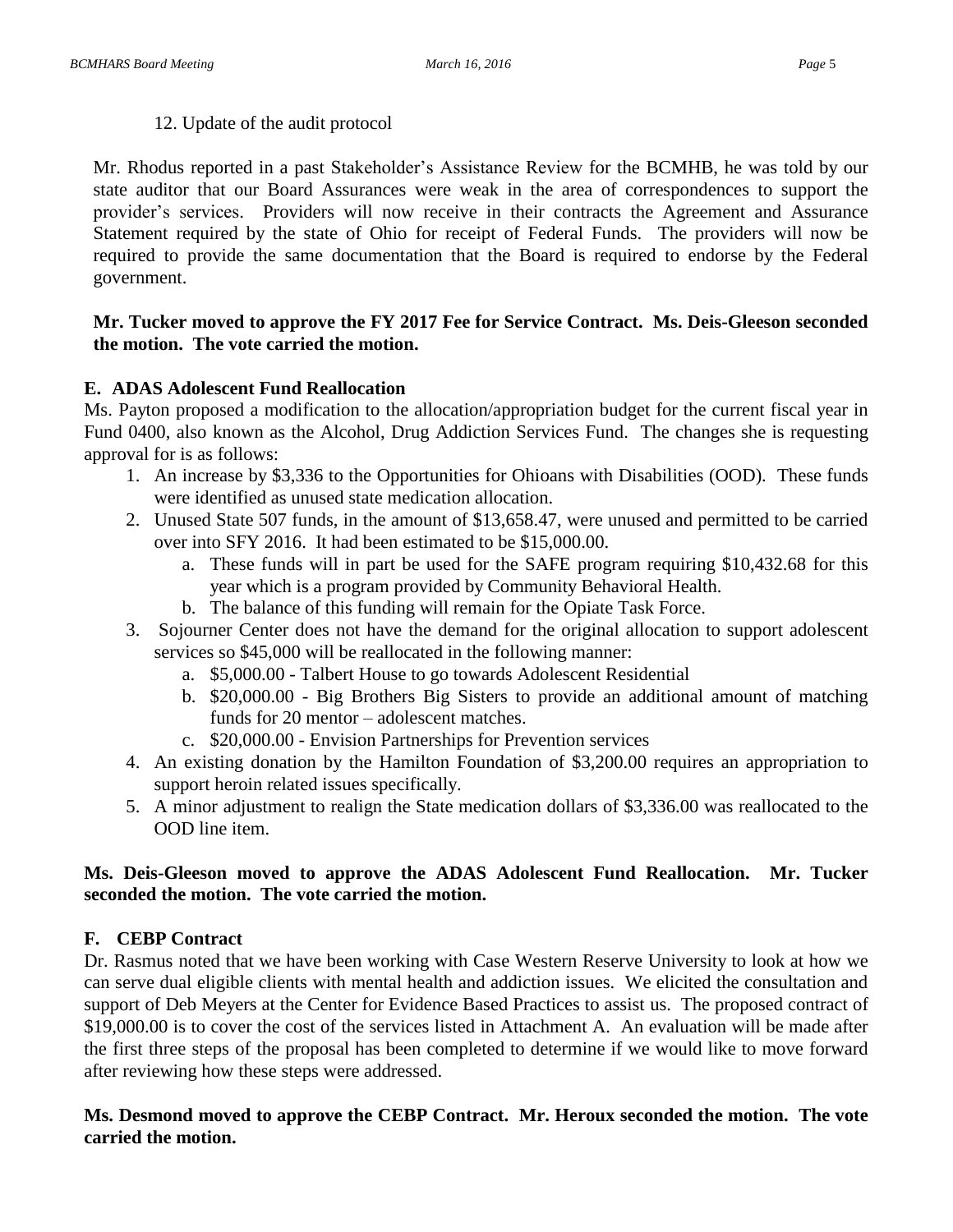### **G. Couch Contract**

Dr. Rasmus created a contract with Couch Brothers Lawn Maintenance and Landscaping to maintain the property at North Fair Ave.

# **Ms. Stanton moved to approve the Couch Contract. Mr. Swigonski seconded the motion. The vote carried the motion.**

## **H. Subsidy Audit Protocol**

Dr. Rasmus explained that the Subsidy Audit Protocol has integrated the Mental Health and the Addiction Recovery Services processes. Moving forward, any further FY 2016 Audits will be skipped and the FY 2017 audits will begin in October/November of 2016 focusing on claims starting in July, 2016. Provider current number of claims being audited will be reduced by half. If the provider does not pass the first audit, a fiscal penalty will be levied on the provider, and a second audit will be required later in the fiscal year. Still, all providers including the ADAS providers will be audited but given a grace period for any financial penalties in FY2017. Training on these new processes will be provided later in the year.

## **Ms. Stanton moved to approve the Couch Contract. Mr. Swigonski seconded the motion. The vote carried the motion.**

## **I. State Hospital Report Board Evaluation**

Mr. Fourman updated the board on the State Hospital Report indicating that we are scheduled for 6 civil beds a day and 12 forensic beds a day this fiscal year. On average in the month of February we had 6 civil beds and 11 forensic beds a day. Year to date we are 5.7 civil beds and up to 14.5 forensic beds. The 3 year average has increased from 10,372 to 12,407.

## **J. Board Evaluation**

Dr. Willman combined the two existing board evaluations to come up with a new integrated evaluation. The Executive Committee recommended bringing to the board for approval. The notion is to complete this on a monthly basis. Dr. Willman will then review all surveys, organize the data, provide a monthly report of the findings and bring them to the Board to discuss at the following meeting.

## **Mr. Heroux moved to approve the new integrated Board Evaluation. Ms. Stanton seconded the motion. The vote carried the motion.**

## **K. Safe Family Group Program**

Ms. Payton noted that the Butler County Opiate Task Force has recommended family support groups for individuals who have family members struggling with addiction or in recovery (primarily opiate addiction). She proposed that \$10,192.00 be allocated to Community Behavioral Health to provide two weekly support groups. Ms. Payton indicated that there was \$13,658.47 of Hot Spot money that went unused and it is being proposed that the \$10,192.00 come from these funds. The rest of the unused funds will be given to the Opiate Task Force.

## **Mr. Tucker moved to approve the Safe Family Group Program. Rev. Smith seconded the motion. The vote carried the motion.**